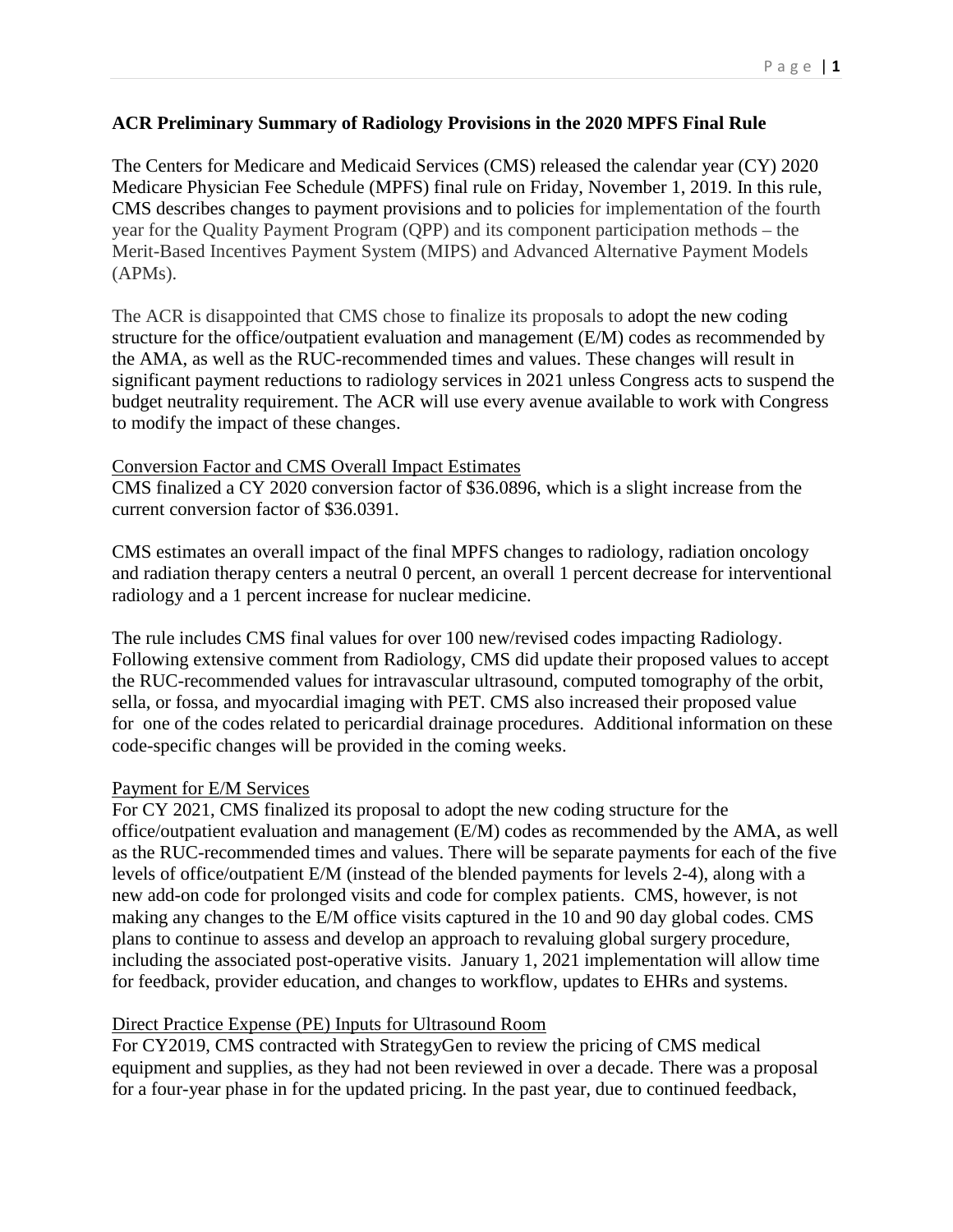StrategyGen conducted an extensive examination of the pricing for any equipment or supply item that was identified as requiring additional review, and considered any invoices that were submitted. Following this review, the pricing for 70 equipment or supply items were updated, including increases to the prices for the ultrasound room and vascular ultrasound room. CMS finalized the updated pricing for the ultrasound and vascular ultrasound rooms.

# Appropriate Use Criteria (AUC)/Clinical Decision Support (CDS)

There is no discussion on AUC/CDS pertaining to advanced diagnostic imaging services in the final rule. However, on July 26, CMS did release separate AUC [claims processing guidance](https://www.cms.gov/Outreach-and-Education/Medicare-Learning-Network-MLN/MLNMattersArticles/Downloads/MM11268.pdf) with additional information on the applicable HCPCS modifiers and G codes. Last year, CMS reaffirmed that the ordering providers must consult AUC when ordering advanced diagnostic imaging services to include CT, MR, PET scans, and nuclear medicine exams for Medicare patients starting January 1, 2020. Year 2020 is considered to be "Educational and Operations" testing period with no penalties.

#### Potentially Misvalued Services under the MPFS

In the rule, four codes were publicly nominated by CMS as potentially misvalued. Of these four, two of the codes pertain to radiology.

Two codes in the Fine Needle Aspiration code family were publicly nominated as potentially misvalued. CPT codes 10005 (Fine needle aspiration biopsy, including ultrasound guidance; first lesion) was nominated along with 10021 (Fine needle aspiration biopsy, without imaging guidance; first lesion) due to the commenter's discomfort with the ratio of time to RVU for these specific procedures. CMS indicated in the final rule that they did not receive any additional information to consider in the context of their previous review of these services. Therefore, the Agency did not include the Fine Needle Aspiration codes on the final list of potentially misvalued codes for CY 2020.

CMS nominated CPT code 76377 (3D rendering with interpretation and reporting of computed tomography, magnetic resonance imaging, ultrasound, or other tomographic modality with image post-processing under concurrent supervision; requiring image post-processing on an independent workstation) as potentially valued as it has not been recently reviewed. CPT code 76376 was recently reviewed at the April 2018 RUC meeting. The Rule states that due to these codes' similarities, CPT code 76377 should be reviewed in order to maintain relativity in the code family. Despite comments from the ACR indicating that CPT code 76377 is different in scope from CPT code 76376, CMS finalized its inclusion as a potentially misvalued code for CY 2020.

#### Comment Solicitation on Opportunities for Bundled Payments under the MPFS

In the proposed rule, CMS sought public comments on opportunities to expand the concept of bundling to recognize efficiencies among physicians' services paid under the MPFS and better align Medicare payment policies. The final rule indicated that many comments were received in response to this request and they will consider them for future rulemaking on this topic.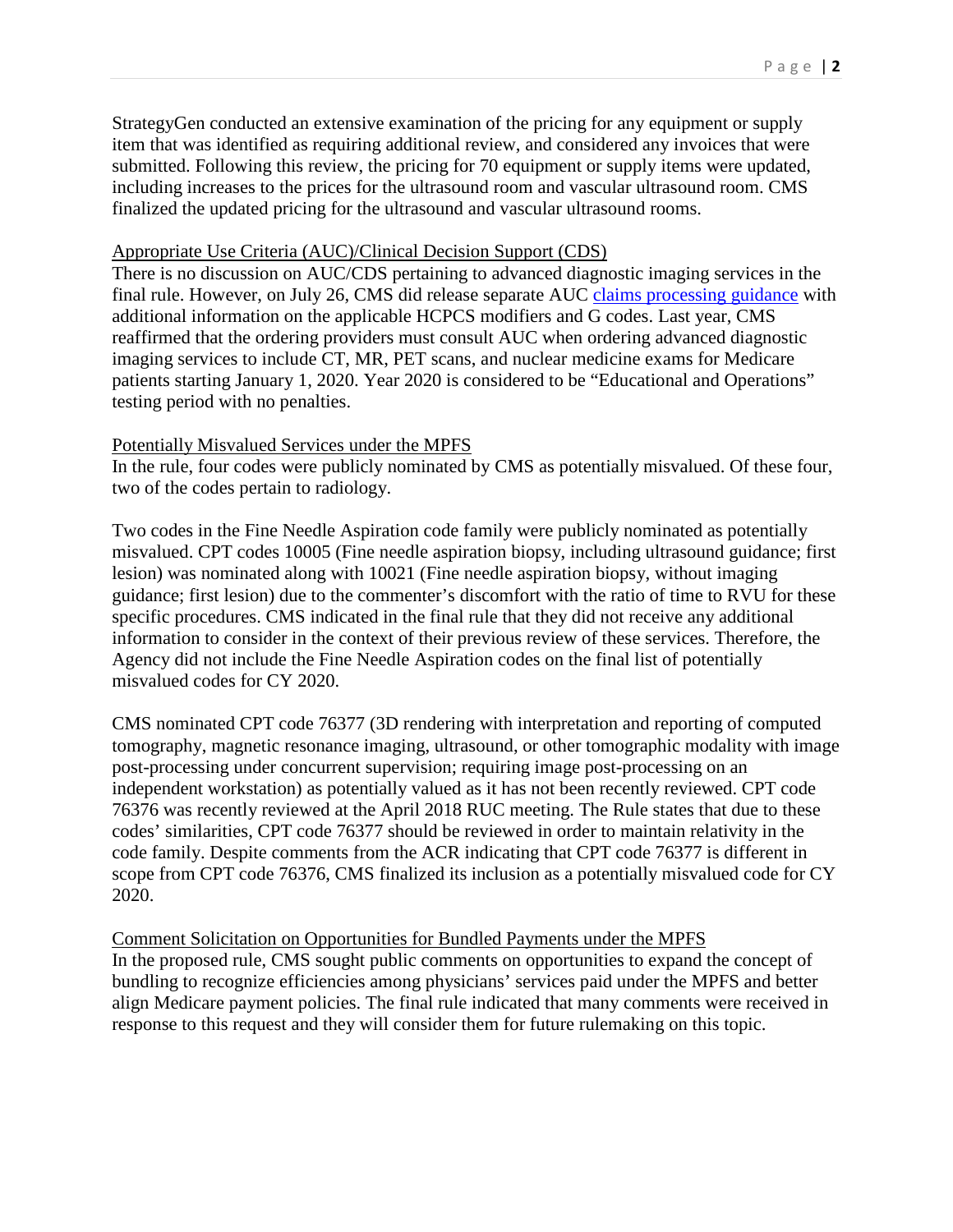### Physician Supervision Requirements for Physician Assistants (PAs)

In response to public comment received, CMS finalized its proposal with some revisions to revise the regulation that establishes physician supervision requirements for PAs in order to provide them greater flexibility to practice more broadly in accordance with state law and state scope of practice rules in the state in which services are provided. In the absence of state law governing physician supervision of PA services, the physician supervision required by Medicare for PA services would have to be evidenced by documentation at the practice level the PA's scope of practice and the working relationships the PA has with the supervising physicians when furnishing professional services. This is a revision of the proposed rule which required documentation in the medical record of the PA's approach to working with physicians in providing their services.

### Quality Payment Program (QPP) Sections

### MIPS Value Pathways (MVP)

In the final rule, CMS confirms that it is moving forward with the MIPS Value Pathway (MVP) framework for 2021 and will continue to solicit feedback from stakeholders, especially as it relates to burden reduction across the 4 MIPS categories. CMS has defined MVPs as "a subset of measures and activities established through rulemaking."

The purpose of the MVP framework will be to transform MIPS into a more streamlined and cohesive program, with the hope of offering measures and activities which are meaningful to all clinicians, including specialists and those who have found MIPS participation to be burdensome. ACR continues to digest the MVP information offered in the final rule and expects more detailed information to become available next year.

#### MIPS Category Weighting

For 2020 MIPS, CMS is maintaining the same category weights as 2019, meaning that the quality category will remain at 45%, promoting interoperability at 25%, cost at 15% and improvement activities also at 15%. If a MIPS eligible clinician is scored on fewer than two performance categories, a final score equal to the performance threshold will be assigned and the MIPS eligible clinician will receive a payment adjustment of 0%.

### MIPS Performance Threshold and Incentive Payments

The Bipartisan Budget Act of 2018 gave CMS the flexibility to set a performance threshold for three additional years (program years 2019-2021) so as to continue an incremental transition to the statutorily required performance threshold based on the mean or median of final scores from a prior period. For the 2020 MIPS performance year, CMS will increase the performance threshold to 45 points, with the intention of increasing it to 60 points for the 2021 MIPS performance year. Additionally, CMS will increase the exceptional performance bonus threshold to 85 points for the 2020 and 2021 MIPS performance years. Finally, CMS will move forward with increasing the minimum MIPS penalties and maximum MIPS base incentives from -7%/+7% in 2019 to +9%/-9% for 2020.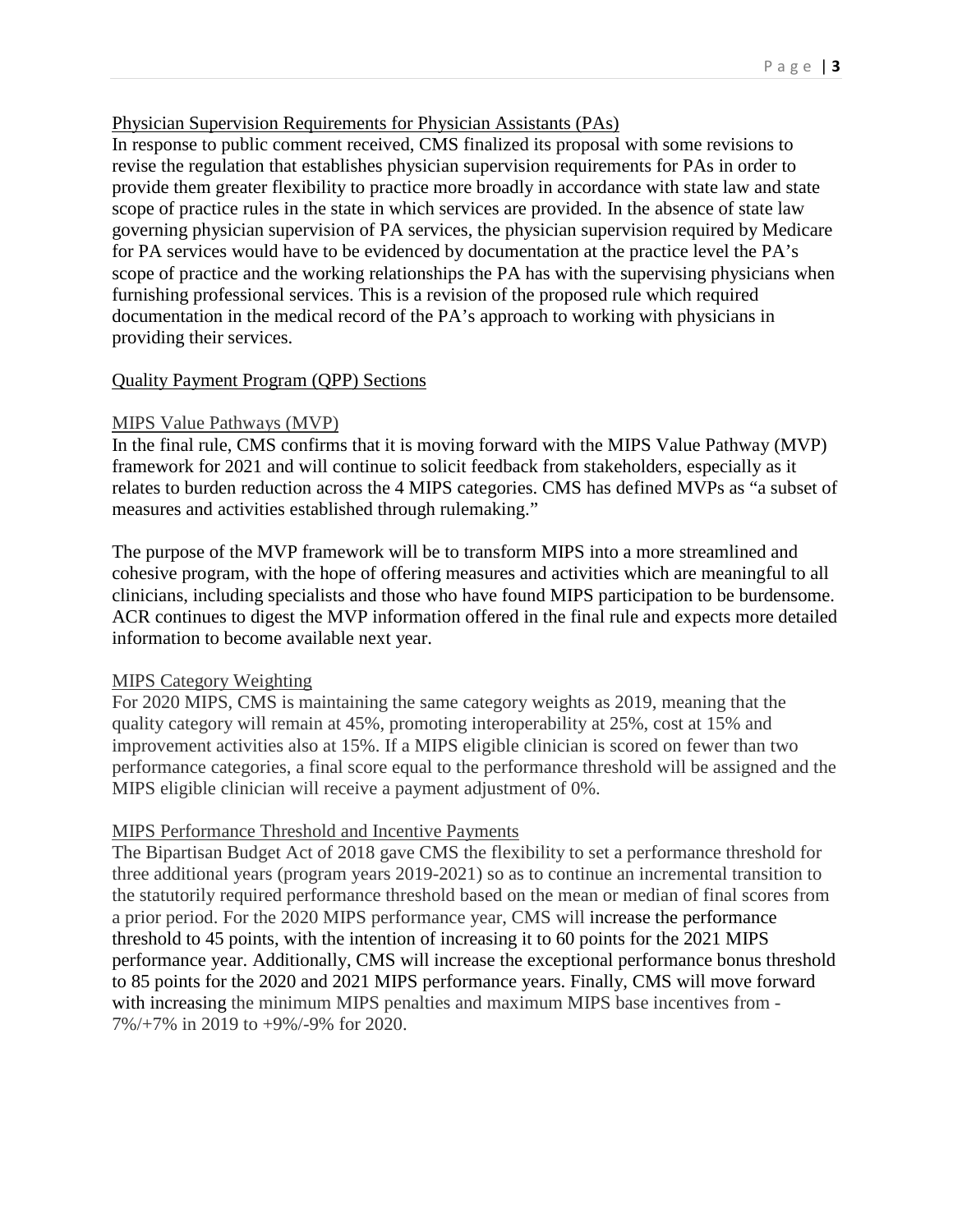Low Volume Threshold and Small Practice (15 or fewer eligible clinicians) Considerations CMS will maintain the low-volume threshold criteria as established in 2019. To be excluded from MIPS in 2020, clinicians or groups will need to meet one of the following three criteria: have  $\leq$  \$90K in Part B allowed charges for covered professional services, provide care to  $\leq$  200 beneficiaries, or provide  $\leq 200$  covered professional services under the Physician Fee Schedule. CMS has made no changes to the opt-in policy established in 2019, which allows physicians who meet some, but not all, of the low-volume threshold criteria to opt-in to participate in MIPS. CMS is maintaining the small practice bonus of 6 points that is added to the quality performance category score.

CMS will also continue to award small practices 3 points for submitted quality measures that do not meet the data completeness requirements of 70%.

Small practices may still submit quality data through the Medicare Part B claims submission type for the Quality performance category; however CMS will only allow this option to clinicians or groups who submitted data via claims submission in 2018.

CMS states it will maintain technical assistance to small and rural practices.

# Quality Category

Although CMS intends to maintain the Quality category's weight at 45% for the 2020 performance year, CMS has outlined its plan to lower the weight to 35% in 2021 and finally 30% in 2022. CMS has also established a guideline for removing Quality measures which do not meet the case minimum and reporting volume required for benchmarking after two consecutive years in the MIPS program.

For 2020, CMS will continue allowing eligible clinicians and groups to submit a single measure via multiple collection types (e.g. MIPS CQM, eCQM, QCDR measures and Medicare Part B claims measures).

CMS has also decided to keep MIPS quality measures #146 and #225, "Inappropriate Use of Probably Benign" and "Reminder System for Screening Mammograms," in the program for performance year 2020. These measures had originally been proposed for removal.

### Data Completeness Requirements

According to analysis of program year 2017 submission data, individuals, groups, and small practices have submitted quality data with an average completeness of roughly 76%, 85%, and 74% respectively. Based on this data, CMS is raising the data completeness standard to 70% for quality measure data submission. This number defines the minimum subset of patients within a measure denominator that must be reported.

### Cost Category – New Episode-based Cost Measures

CMS is moving forward with the inclusion of ten new episode-based cost measures for implementation in 2020:

- Non-Emergent Coronary Artery Bypass Graft (CABG),
- Femoral or Inguinal Hernia Repair,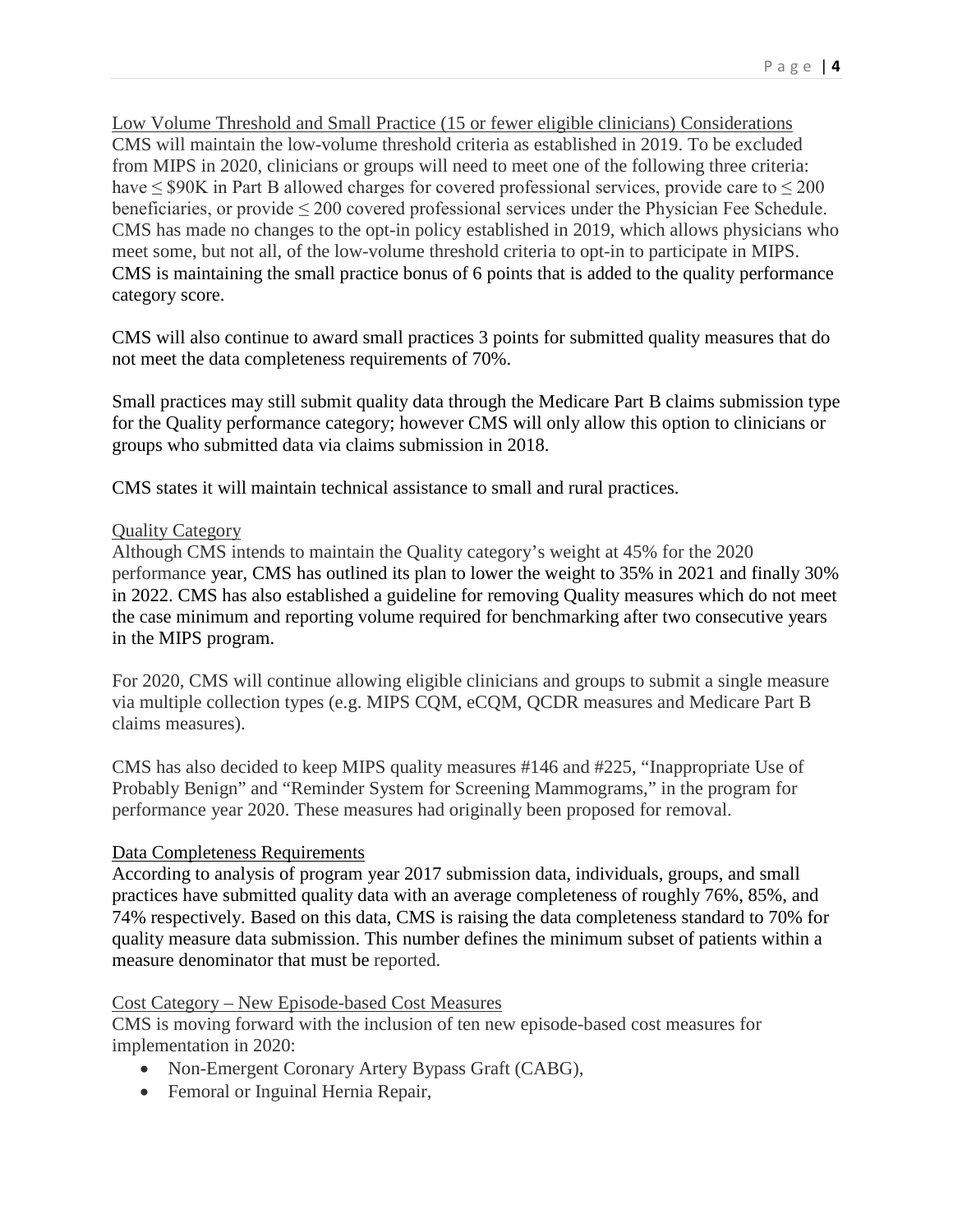- Lower Gastrointestinal Hemorrhage,
- Elective Primary Hip Arthroplasty,
- Lumbar Spine Fusion for Degenerative Disease, 1-3 Levels,
- Hemodialysis Access Creation,
- Inpatient Chronic Obstructive Pulmonary Disease (COPD) Exacerbation,
- Acute Kidney Injury Requiring New Inpatient Dialysis,
- Renal or Ureteral Stone Surgical Treatment
- Lumpectomy, Partial Mastectomy, and Simple Mastectomy.

These cost measures are attributed to clinicians who provide a trigger service for procedural episodes or bill inpatient Evaluation and Management claims for chronic inpatient episodes. The Lower Gastrointestinal Hemorrhage measure is only available for group reporting.

CMS is changing both the Medicare Spending Per Beneficiary measure and the Total Per Capita Cost measure. The Medicare Spending Per Beneficiary (MSPB) measure's name will be changed from MSPB to MSPB Clinician (MSPB-C) to distinguish it from measures with similar names currently in use. CMS has also created a service exclusion list that is considered clinically unrelated to the index admission of the revised MSPB clinician measure, and a change in the attribution methodology to distinguish between medical episodes and surgical episodes.

CMS has finalized numerous changes to the Total Per Capita Cost (TPCC) measure, which include a revised primary care attribution methodology, a revised risk adjustment methodology, service and specialty category exclusions for clinicians that perform non-primary care services, and evaluating beneficiary cost on a monthly basis rather than an annual basis.

### Improvement Activities

In the 2020 Final Rule, non-patient-facing physicians are still required to earn two mediumweighted improvement activities (IAs) or one high-weighted IA to receive full credit in this category. Although CMS hasn't changed the basic requirements of the IA category, CMS has made significant changes to improvement activity (IA) reporting requirements for group reporters. Previously, groups could report an IA as long as one member of the practice had completed that IA. For 2020, CMS has raised that requirement to at least 50% of the group over a continuous 90-day period, although this doesn't have to be the same 90-day period for all physicians.

Recognizing the importance of appropriate use criteria (AUC) for diagnostic imaging, CMS will continue offering high-weighted improvement activity (IA) credit for those referring physicians who are early adopters by participating in clinical decision support for 2020. Under the final rule, the seven medium-weighted IAs related to ACR's R-SCAN program will continue to be available.

For 2020 MIPS performance year CMS is adding 2 new improvement activities, modifying 7 existing improvement activities and removing 15. CMS has also finalized a set of criteria to be used in determining whether an IA should be removed for future program years.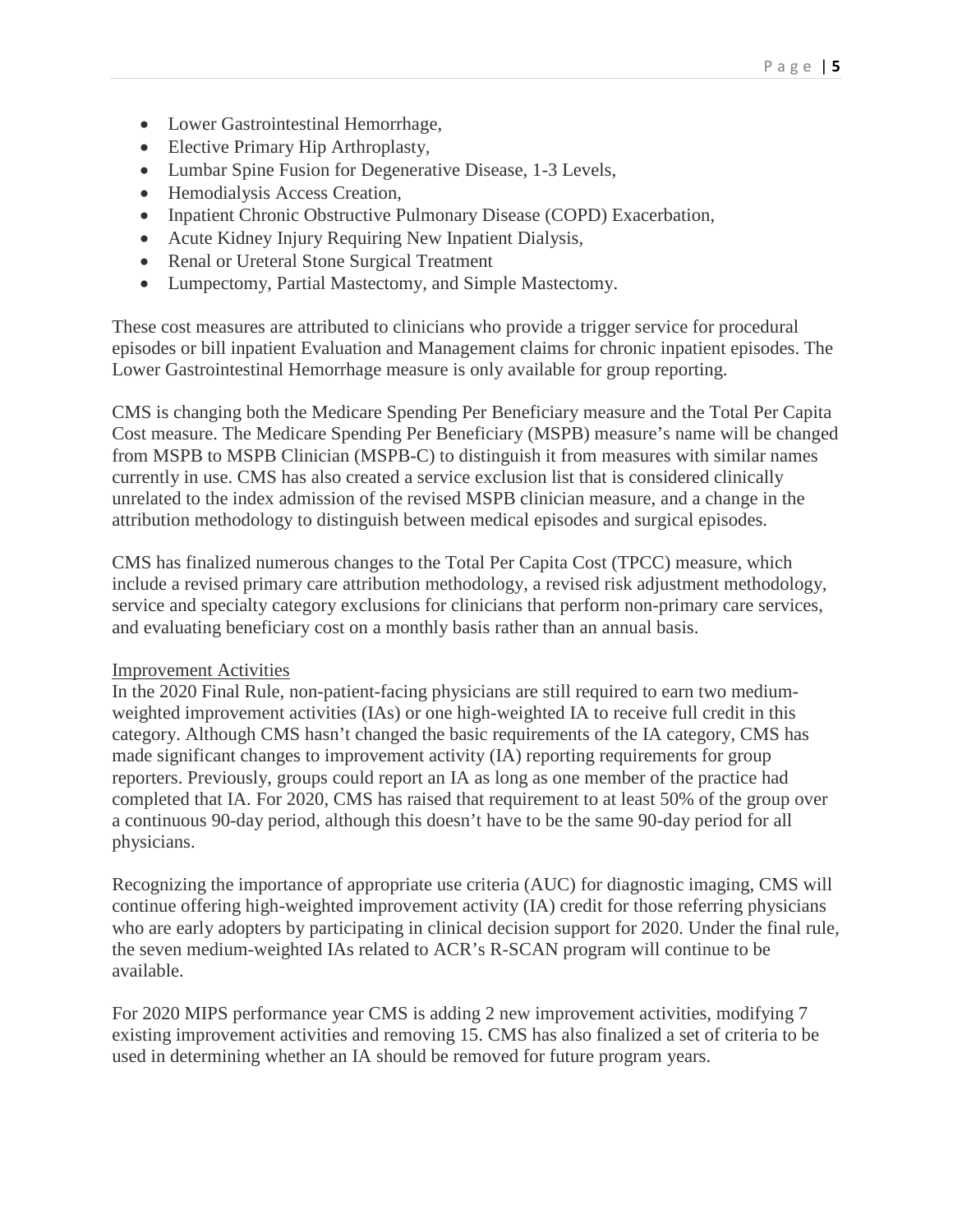Practices designated as a certified patient-centered medical home (PCMH) will continue to receive automatic credit for the Improvement Activities category, but CMS has modified the definition of a PCMH to be more inclusive. In previous years, CMS listed four accrediting organizations and required that practices receive accreditation from one of those four to be considered a PCMH. CMS has updated the PCMH guideline so that it is no longer exclusive to those specific accrediting organizations.

#### Promoting Interoperability Category

CMS finalized its proposal that the required percentage of *hospital-based MIPS eligible clinicians* billing under groups or virtual groups be reduced from 100 percent to 75 percent to qualify for that special status as a group or virtual group. This change would begin with the 2022 MIPS payment year.

CMS finalized its proposal to re-establish automatic reweighting of the Promoting Interoperability category for *non-patient facing MIPS eligible clinician* groups or virtual groups. CMS unintentionally altered the application of auto-reweighting to such groups in last year's final rule, and this revision corrects the regulatory language.

Finally, CMS modified and clarified several of the Promoting Interoperability measure scores and exclusions.

#### Facility-based Scoring

Facility-based scoring was implemented in 2019. The measure set for the fiscal year Hospital Value-Based Purchasing (VBP) program that begins during the applicable MIPS performance period would be used for facility-based clinicians. A facility-based group would be defined as one in which 75 percent or more of the MIPS eligible clinicians NPIs billing under the group's TIN are eligible for facility-based measurement as individuals. There are no submission requirements for individual clinicians in facility-based measurement but a group must submit data in the Improvement Activities or Promoting Interoperability performance categories in order to be measured as a group under facility-based measurement. CMS will automatically apply facility-based measurement to MIPS eligible clinicians and groups who are eligible for facilitybased measurement and who would benefit by having a higher combined Quality and Cost score.

There are no changes for facility-based scoring eligibility in the 2020 final rule.

#### Virtual Group – Sub-group

No changes to the virtual group eligibility and election process.

#### Physician Compare

CMS intends to publish aggregate MIPS data, including the minimum and maximum MIPS performance category and final scores on Physician Compare, as feasible.

CMS is still considering whether to establish a "value indicator" for MIPS-eligible physicians whose information is published on the Physician Compare website. This would potentially be a composite of their cost, quality, and patient experience and satisfaction scores. CMS will take comments into consideration during future rulemaking cycles.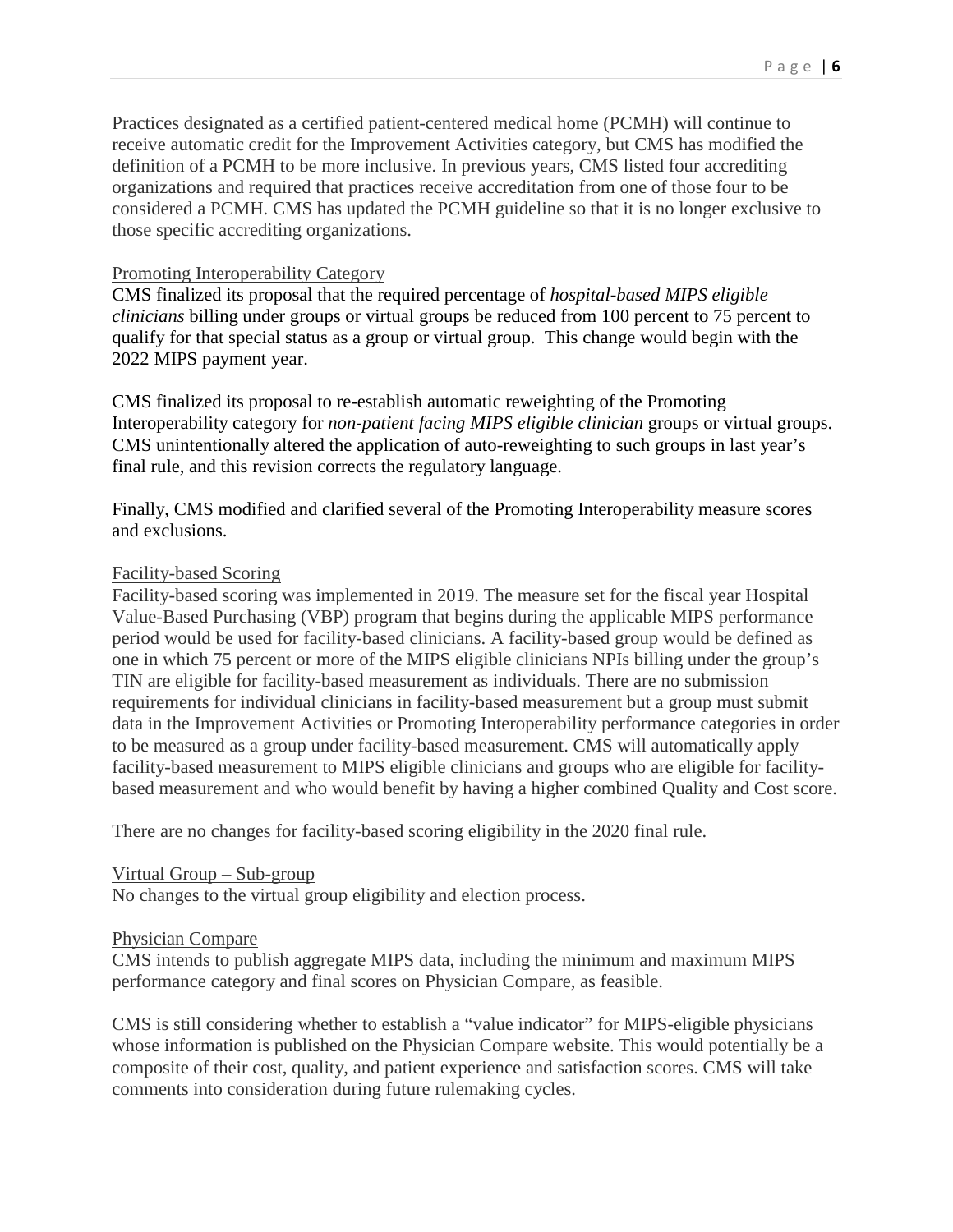# MIPS APMs

CMS has maintained the same APM scoring standards for MIPS APMs: the quality performance category at 50 percent, the cost performance category at 0 percent, the improvement activities performance category at 20 percent; and the Promoting Interoperability category at 30 percent. Because quality measures based on an APM's measures are not always available for MIPS scoring, CMS is moving forward with their proposal to allow APM Entities and MIPS eligible clinicians participating in APMs the option to report on MIPS quality measures for the MIPS Quality performance category. MIPS eligible clinicians in MIPS APMS will receive a quality performance score through either individual or TIN level reporting.

Additionally, CMS finalized a MIPS APM Quality Reporting Credit for APM participants in other MIPS APMs where quality scoring through the APM is not technically feasible. For these APM participants, a credit equal to 50 percent of the MIPS Quality performance category weight will be given. This credit is subject to a cap of 100 as a total score for the Quality performance category.

# Advanced Alternative Payment Models

For payment years 2019 and 2020, eligible clinicians may become qualifying physicians (QPs) only through participation in Medicare Advanced APMs. For payment years 2021 and later, eligible clinicians may become QPs through a combination of participation in Medicare Advanced APMs and Other Payer Advanced APMs (which is also referred to as the All-Payer Combination Option). The requirements for these APMs include the use of CEHRT, base payments for covered professional services on quality measures that are comparable to those used in the MIPS quality performance category, and a requirement that participants bear a certain amount of financial risk. The process for determining whether a payment arrangement meets these criteria is initiated either by the payer or the eligible clinician.

In payment years 2019 through 2024, QPs receive a lump sum incentive payment annually equal to 5 percent of their prior year's estimated aggregate payments for Part B covered professional services. Beginning in 2026, QPs receive a higher annual fee schedule update (.75) than non-QPs (.25).

The generally applicable revenue-based nominal amount standard is set at 8 percent or greater for QP Performance Periods extended out to 2024. This standard applies to models that express risk in terms of revenue. The total expenditure-based nominal amount standard is 3 percent or greater beginning with no specified date for expiration or increase. CMS finalized the proposal to redefine expected expenditures to be the beneficiary expenditures for which an APM Entity is responsible under an APM. For episode payment models, expected expenditures now mean the episode target price. The expected expenditures under the terms of the APM should not exceed the expected Medicare Parts A and B expenditures for a participant in the absence of the APM. If expected expenditures under the APM exceed the Medicare Parts A and B expenditures that an APM Entity would be expected to incur in the absence of the APM, such excess expenditures are not considered when CMS assesses financial risk under the APM for Advanced APM determinations.